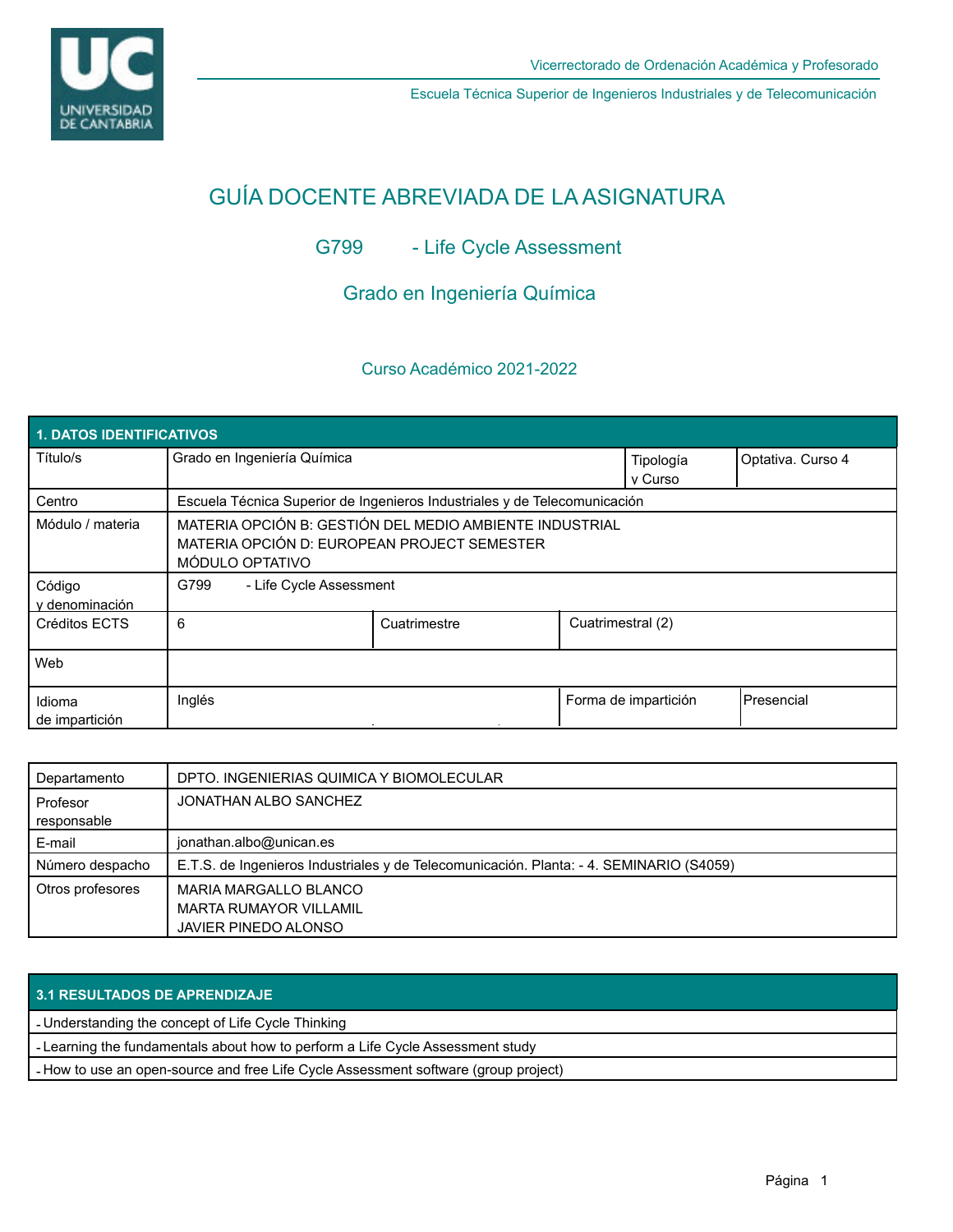

Escuela Técnica Superior de Ingenieros Industriales y de Telecomunicación

#### **4. OBJETIVOS**

Life Cycle Assessment (LCA) is a well-known methodology applied to products, processes and services which considers its full life cycle: from the cradle (as natural resources) to the grave (as air emissions, liquid effluents and solid wastes). The course covers all aspects about how to perform an LCA study: definition of the goal and scope as well as the target audience, gathering data on resource consumption and emissions, burdens to the environment, checking the robustness and significance of results and conclusions, and reporting and reviewing to ensure transparency and quality. This LCA course includes LCA fundamentals as well as practical activities based on group projects . For project development, the students learn how to use openLCA, which is an open-source and free software for Sustainability and Life Cycle Assessment.

| 6. ORGANIZACIÓN DOCENTE |                                                                                                                                                                                           |  |  |  |
|-------------------------|-------------------------------------------------------------------------------------------------------------------------------------------------------------------------------------------|--|--|--|
|                         | <b>CONTENIDOS</b>                                                                                                                                                                         |  |  |  |
|                         | Lecture 1. Life Cycle Assessment fundamentals<br>1.1 Sustainable Development<br>1.2 Development of the LCA concept<br>1.3 Life Cycle Sustainability Assessment<br>1.4 Life Cycle Thinking |  |  |  |
| 2                       | Lecture 2. Life Cycle Assessment methodology<br>2.1 Goal and Scope definition<br>2.2 Life Cycle Inventory<br>2.3 Life Cycle Impact Assessment<br>2.4 Interpretation                       |  |  |  |
| l3                      | Practical activities. Group projects using LCA software                                                                                                                                   |  |  |  |